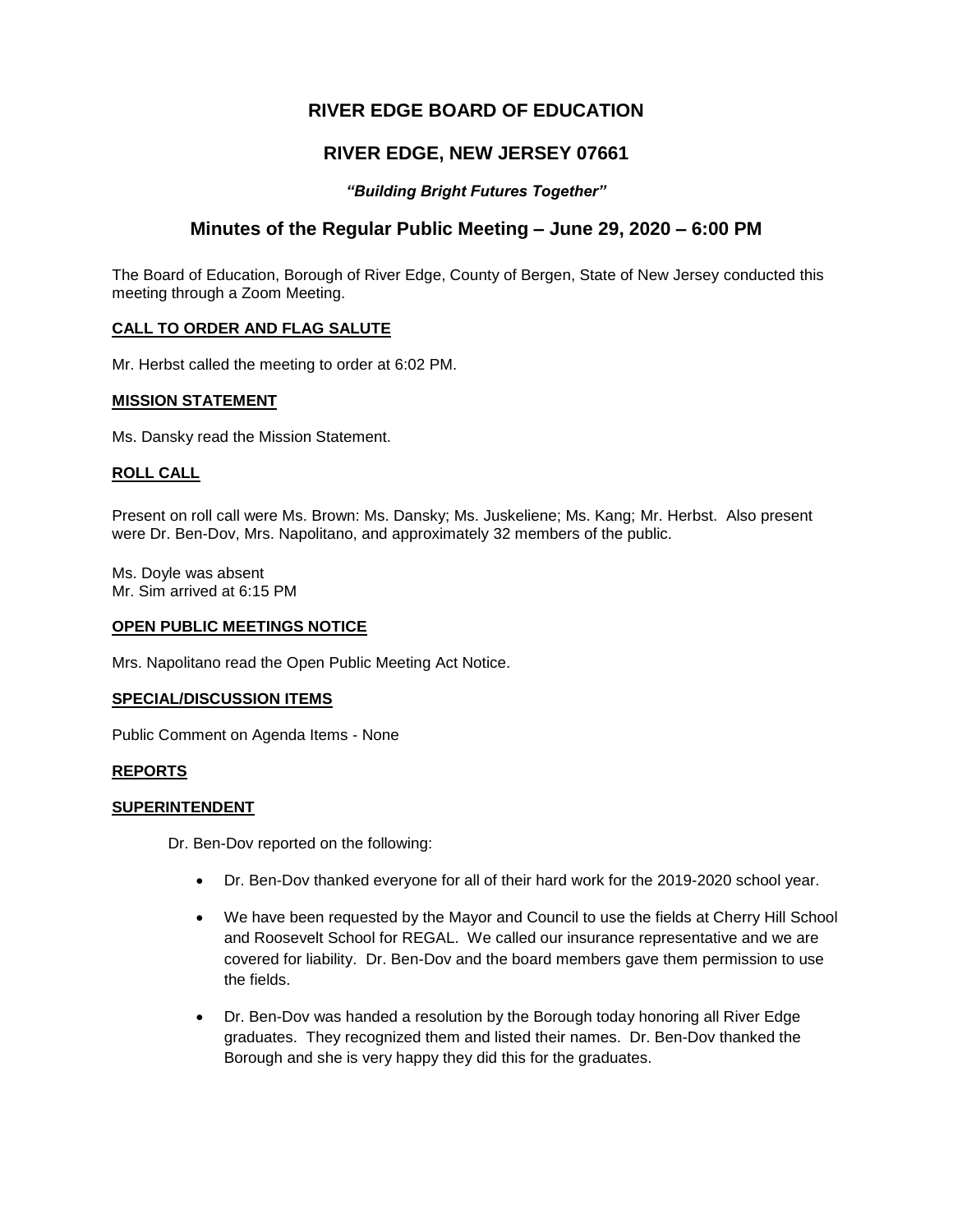- On Friday, the Governor published his recovery plan called "The Road Back." River Edge is acknowledged on page 4 because Dr. Ben-Dov and Ms. Moran were invited to attend a stake- holders meeting based on the NJTSS grant we received.
- Dr. Ben-Dov summarized the Governor's report. One of the features of this 104 pages document are is the fact that in many areas it's a generalized report. It specifies basic demands and then leaves local control to the districts for some of the internal arrangements. It's a specific report in that it calls for the basic minimum standards and requirements. All districts need to comply with these requirements. The main domains are **1). Conditions of Learning**. It includes health and safety guidelines. The big item in this report is concerns for social/emotional of students, staff, and families. It also talks about testing, social distancing, PPE, cleaning practices, physical education, recess, extra curriculum activities, multi-tiered systems of support, food and transportation. **2). Leadership and Planning**. It states that a pandemic response team should be created. Our district already has a fully functioning Re-opening Task Force. The team should include all different constituents, which we already have. Scheduling is also in this domain. There needs to be an in-person component. A hybrid model will need to be practiced by most districts. For staffing, we need to outline the expectation of staff and it may be different from the regular responsibilities staff has. We are also asked to consider staff circumstances. Training for staff will be health protocols, social/emotional area and how to deliver instruction in a hybrid model consistently across grades and curriculum, technology, curriculum scope and sequence, and variety of assessments. There is a requirement to inform families four weeks/30 days before school begins. **3). Policy and Funding**. Mrs. Napolitano spoke about this and outlined the areas they spoke about: **A)**. to provide guidance for most effective use of our federal funding Cares Act. **B).** FEMA (Federal Emergency Management Agency). They will provide reimbursement up to 75% for certain expenditures. **C).** State School Aid. Aid has already been cut for the 2020-2021 school year. **D).** Purchasing –Cooperative purchasing to get the best prices, and E-Rate program, technology. **E).** Use of Reserve Accounts. River Edge allocated \$200,000 at year end of Maintenance Reserve. **4)**. **Continuity of Learning**. There is a discussion about the delivery of services for Special Education students. There is discussion of technology and connectivity that must be provided to every child. In the Curriculum/Instruction and Assessment section the district must develop the plan to address what the Governor is calling "unfinished learning." We need to determine which standards are the most important for each grade level and each subject and to address those gaps before moving on. Pre-assessment needs to take place for information on how to proceed. We have to develop these pre-assessments and determine the scope and sequence of the most important standards. Collaboration is encouraged and professional learning is discussed. A lot is left to local decisions.
- Dr. Ben-Dov stated we developed the Re-opening Task Force over a month ago and divided it into seven sub-committees. The sub-committees started their work and have gone in the right direction. We need to tighten up with the guidance we were just given. Dr. Ben-Dov contacted the chairs of the committees last night and asked them to reconvene their committee in the next week and to look at the following: assess where we stand relative to the expectations of the Governor's plan in each area, outline the goals that still need to be accomplished, establish timelines, look at resources to meet our goals and to look at questions pertaining to interfacing with other committees in order to meet each committee's goal. I am meeting with the Chairs on July  $7<sup>th</sup>$ , At that point we will see what each committee comes up with in their meetings. Dr. Ben-Dov thanked all of the committee members for being so dedicated to their committee work.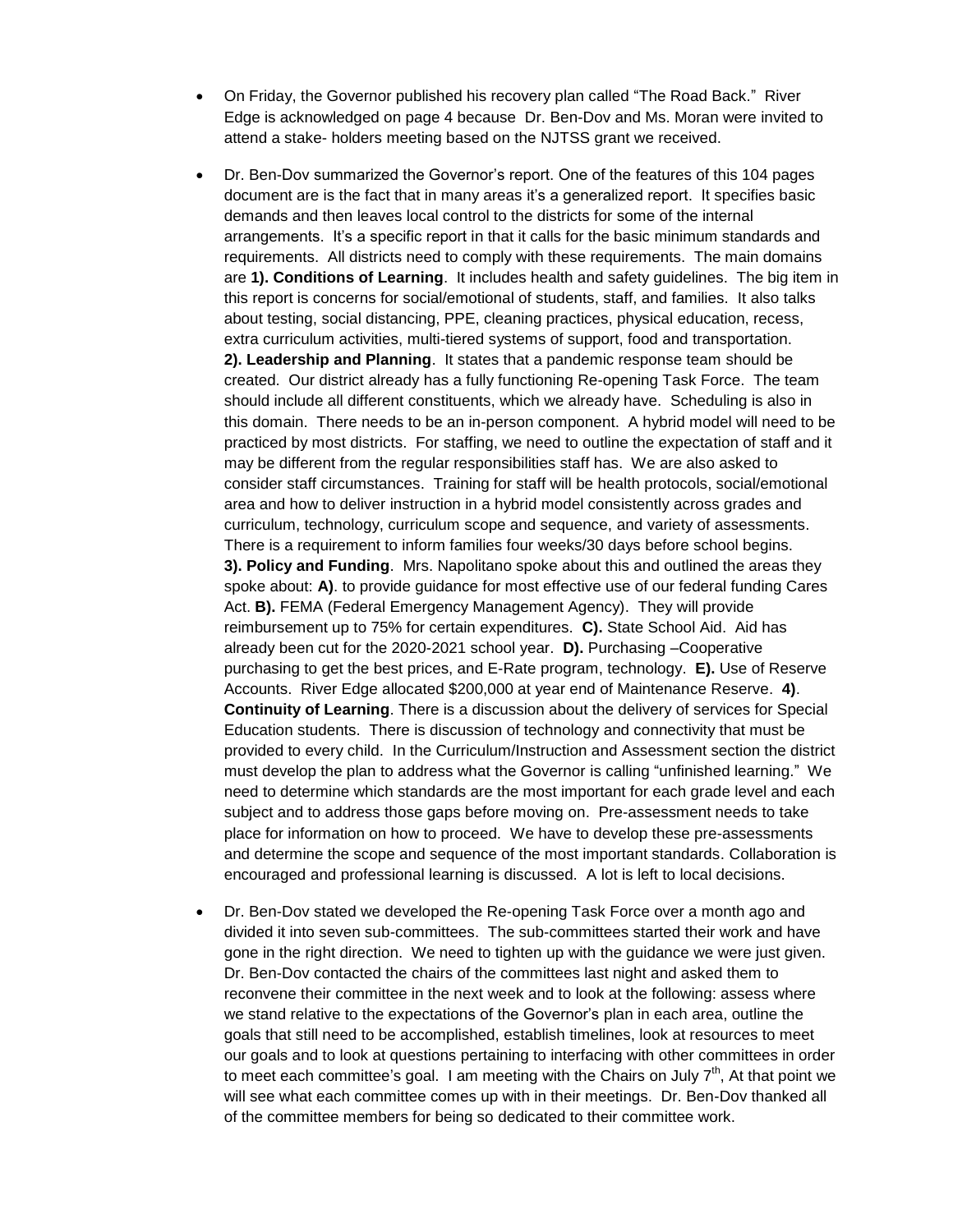- We are planning on sending a survey sometime next week to the parents and staff for their feedback and opinions. The survey will not be anonymous. Dr. Ben-Dov needs to know who will be attending in September to get the composition of what our classrooms can be. We are hoping to have a progress report for the board members at the July 15<sup>th</sup> board meeting on what our plans will be for September. We will have our plan for the parents at the end of July/beginning of August.
- Dr. Ben-Dov and her colleagues in Bergen County are disappointed they did not receive guidance in the medial component. We "begged" for something specific on this topic such as: "under which conditions do we close a classroom or the school if Covid-19 is present in a student of a faculty member?" We did not receive any universal information on this topic, but we are still hoping for additional guidelines.

## **PUBLIC DISCUSSION**

Daniel Katz (276 Valley Road, River Edge) Mr. Katz stated it is hard to account for every situation so the district needs to be flexible. He asked if it is possible to get W.I.N. support for all students over the summer and utilize extra space for the older students to have virtual learning. Mr. Katz volunteered his expertise with this virus because he is a doctor and is well accustom to how the virus spreads. Dr. Ben-Dov asked Dr. Katz if he would be available to be a resource for the Health and Safety Subcommittee. He said yes. Dr. Ben-Dov explained we offer W.I.N. for July but that went by the teacher's assessments and recommendations. Dr. Ben-Dov already had a discussion on how the young students need face to face more than anyone else. Students will not eat in the lunch room so we have that additional space to use for the older students for learning, if needed.

Lana Bolobanic (229 Dorchester Road, River Edge) asked if parents are allowed to purchase Plexiglas dividers for their child in lieu of wearing a mask. Dr. Ben-Dov stated we will not be looking for parents to make individual arrangements that are structural. Students can wear a shield instead of a mask, if masks are difficult for them. r. Ben-Dov also stated we need consistency in the classroom for all the students.

Alethia Crespo (287 Valley Road) asked what the hybrid options are. Dr. Ben-Dov stated hybrid model means there is in-person instruction and virtual instruction. The most typical way in virtual instruction is synchronous and asynchronous. Another option is live streaming. We will come up with the most practical model for students and teachers. Ms. Crespo asked if this will be a full time model. Dr. Ben-Dov stated yes, it will not be a full-time in person but it will be a full-time hybrid.

Scott Levy, (235 Kensington Road, River Edge) asked if the survey was going to all of the parents. Dr. Ben-Dov answered yes.

### **PRINCIPAL**

No Principal attended this meeting

#### **BOARD SECRETARY**

Mrs. Napolitano reported on the following:

 Building and Grounds met for our Re-opening Task Force Committee. They are looking at air quality, infusing fresh air in the classrooms, and cubic square feet. They created a mock social distance classroom to see what it would look like. We are cleaning and working on our projects. We hired an extra part-time custodian to clean the touched surfaces in the buildings and we are continuing to order supplies.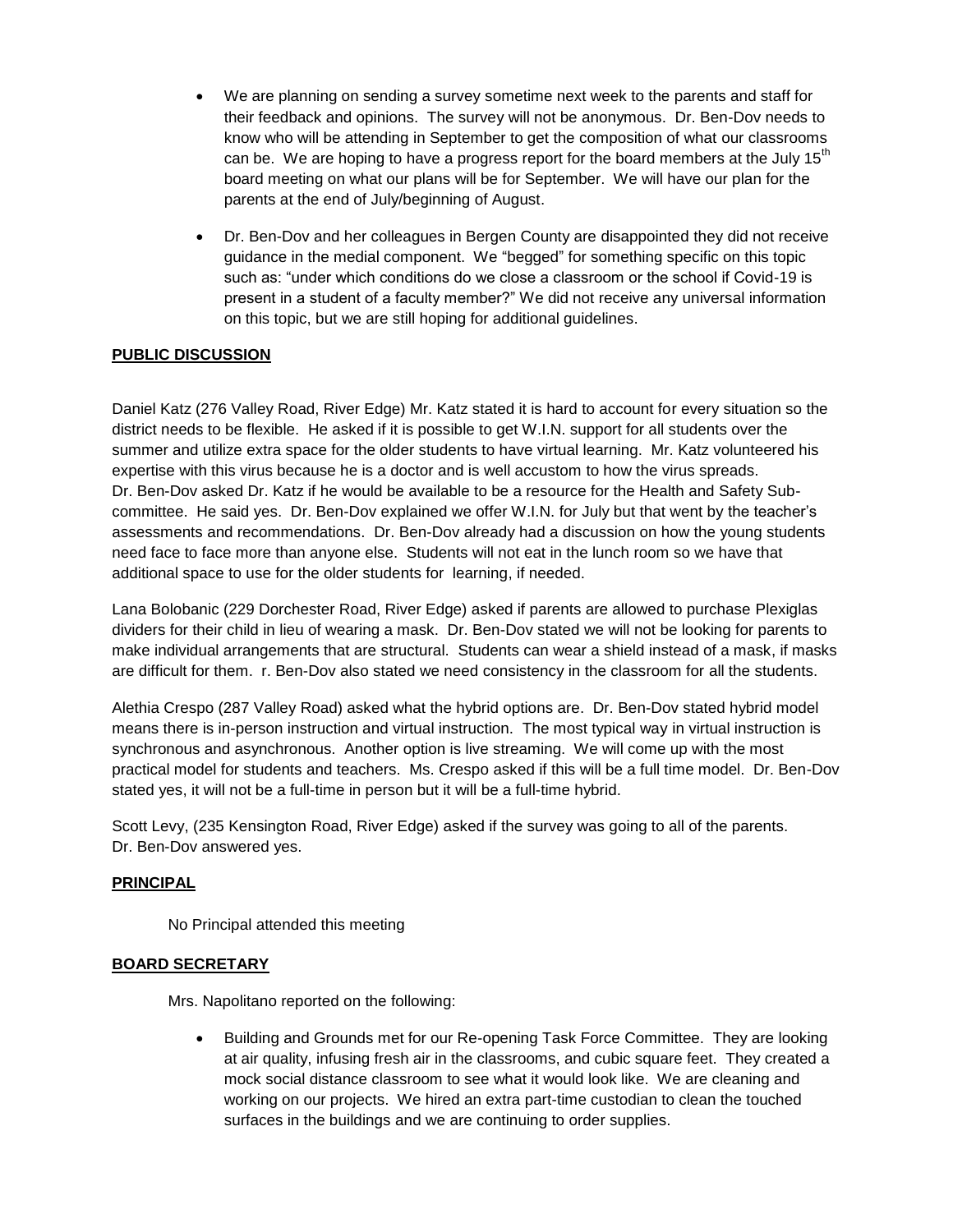### **PRESIDENT**

Mr. Herbst reported on the following:

- Mr. Herbst stated we have the state guidelines and we got a head start by starting our Re-opening Task Force last month. There has been a lot of work that has gone into this and we will continue to work on it.
- Mr. Herbst asked the board if they were available for a board meeting on Wednesday, July 15th. The board replied yes, and set it for 6:00PM.
- Mr. Herbst reminded the board members to continue to work on the Superintendent's Evaluations. He would like it to be completed by the July  $15<sup>th</sup>$  board meeting.

### **COMMITTEES**

No Committee Reported at this meeting

## **MOTIONS TO BE ACTED UPON**

### **A. ADMINISTRATION/POLICY** - None

**B. CURRICULUM/EDUCATION - None** 

## **C. BUILDING & GROUNDS**

- **1**. That the Board of Education approve for dual use of room 023 in the Cherry Hill School for the 2020-2021 school year.
- **2**. That the Board of Education approve for dual use of room 131 in the Cherry Hill School for the 2020-2021 school year.
- **3**. That the Board of Education approve for dual use of room 137 in the Cherry Hill School for the 2020-2021 school year.
- **4**. That the Board of Education approve for dual use of room 243 in the Cherry Hill School for the 2020-2021 school year.
- **5**. That the Board of Education approve for dual use of room 103 in the Roosevelt School for the 2020-2021 school year.

#### **Motion by: Ms. Brown Seconded by: Ms. Dansky**

Ayes: Ms. Brown, Ms. Dansky, Ms. Juskeliene, Ms. Kang, Mr. Sim, Mr. Herbst Nays: None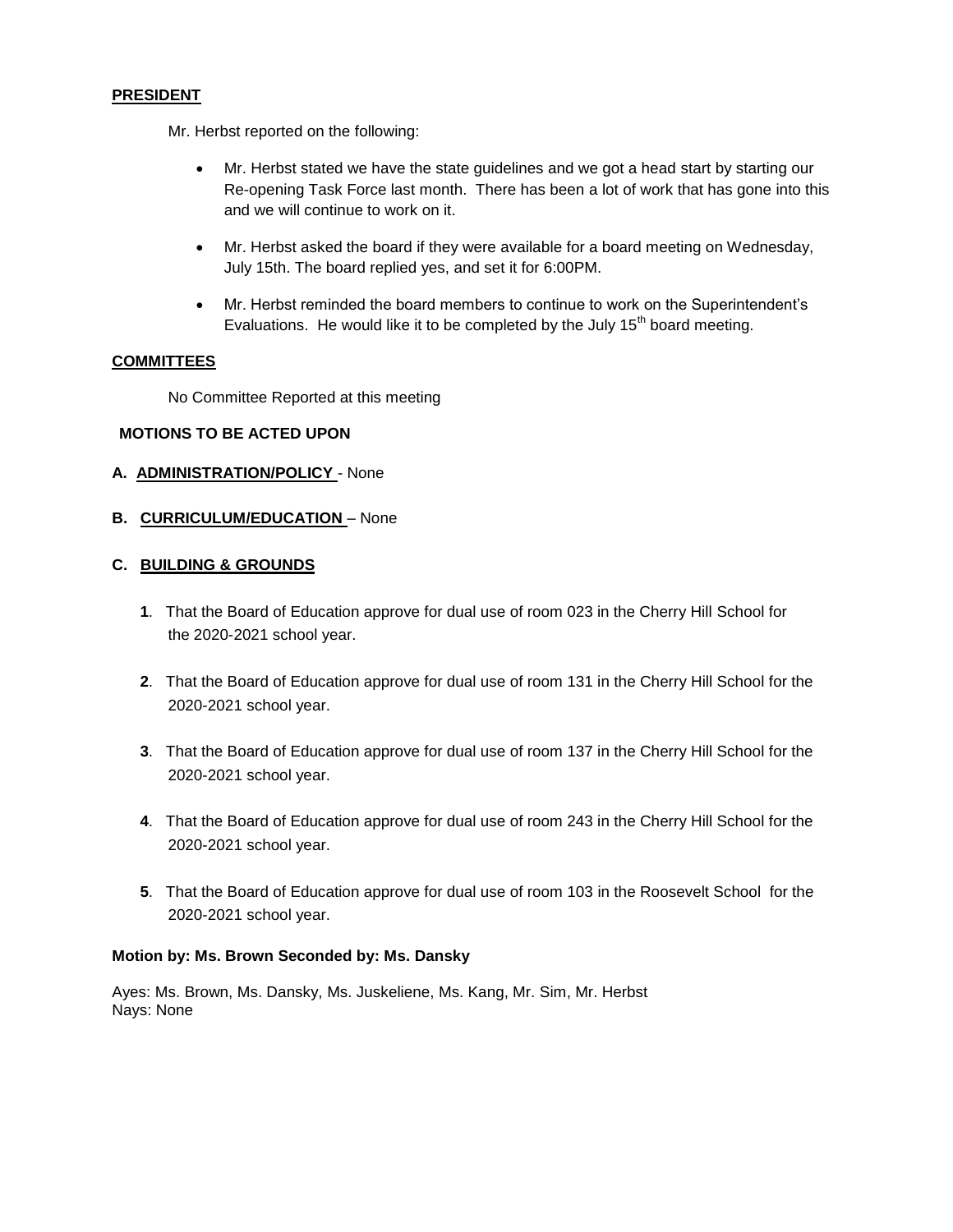#### **D. FINANCE/GRANTS/GIFTS**

- **1**. That the Board of Education approve the proposed school tax payment schedule for the 2020-2021 school year as per the attached. (Addendum)
- **2**. That the Board of Education approve the acceptance and the submission of application for the SFY 2020-2021 Cares Act Grant as follows:

| Public<br>Non-Public | \$27,573 |
|----------------------|----------|
|                      | \$28.425 |
| Cares Act Total      | \$55,998 |

**3**. That the River Edge Board of Education rescind the following motion: **WHEREAS**, NJAC 6A:23A-14.3 and 14.4 permit a Board of Education to establish and/or deposit into certain reserve accounts at year end, and

**WHEREAS**, the aforementioned statutes authorize procedures, under the authority of the Commissioner of Education, which permit a Board of Education to transfer anticipated excess current revenue or unexpended appropriations into reserve accounts during the month of June by Board resolution, and

**WHEREAS**, the River Edge Board of Education wishes to deposit anticipated current year surplus into their Capital Reserve account and Maintenance Reserve Account at year end, and

**WHEREAS**, the River Edge Board of Education has determined to designate surplus for the year end June 30, 2020 as follows:

Maintain a Fund Balance not-to-exceed the state mandated 2% cap plus allowable adjustments

Plus an additional \$500,000 to be appropriated in the 2021-2022 Budget

The excess above these amounts is to be transferred to the Capital Reserve Account in an amount not to exceed the maximum allowable amount which is defined by the districts Long Range Facility Plan

**NOW THEREFORE BE IT RESOLVED** by the River Edge Board of Education that it hereby authorizes the district's School Business Administrator to make this transfer consistent with all applicable laws and regulations.

**4**. **WHEREAS**, NJAC 6A:23A-14.3 and 14.4 permit a Board of Education to establish and/or deposit into certain reserve accounts at year end, and

**WHEREAS**, the aforementioned statutes authorize procedures, under the authority of the Commissioner of Education, which permit a Board of Education to transfer anticipated excess current revenue or unexpended appropriations into reserve accounts during the month of June by Board resolution, and

**WHEREAS**, the River Edge Board of Education wishes to deposit anticipated current year surplus into their Capital Reserve account and Maintenance Reserve Account at year end, and

**WHEREAS**, the River Edge Board of Education has determined to designate surplus for the year end June 30, 2020 as follows: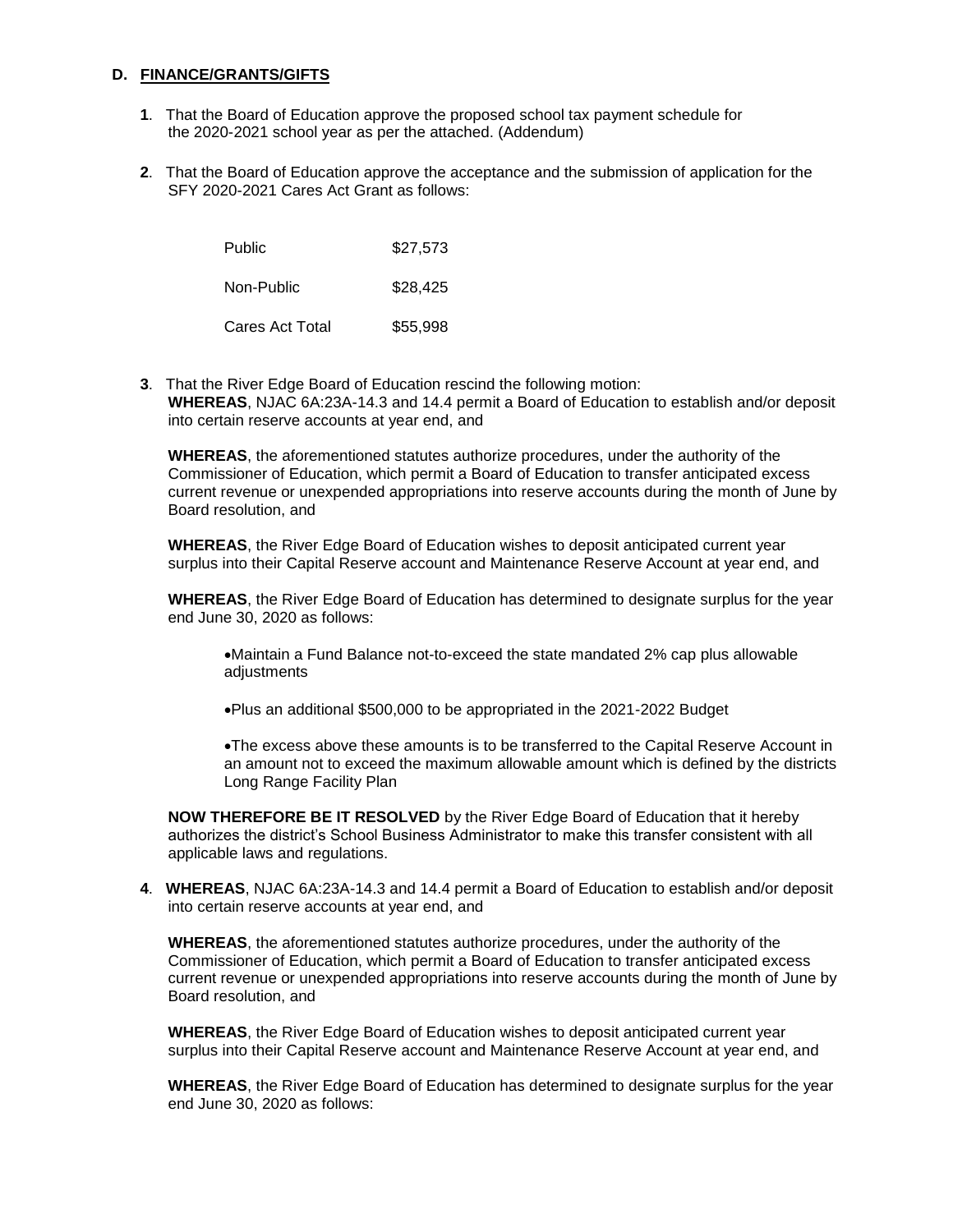Maintain a Fund Balance not-to-exceed the state mandated 2% cap plus allowable adiustments

Plus an additional \$500,000 to be appropriated in the 2021-2022 Budget

Plus an additional \$200,000 to be transferred to Maintenance Reserve Account

The excess above these amounts is to be transferred to the Capital Reserve Account in an amount not to exceed the maximum allowable amount which is defined by the districts Long Range Facility Plan

**NOW THEREFORE BE IT RESOLVED** by the River Edge Board of Education that it hereby authorizes the district's School Business Administrator to make this transfer consistent with all applicable laws and regulations.

#### **Motion by: Mr. Sim Seconded by: Ms. Dansky**

Ayes: Ms. Brown, Ms. Dansky, Ms. Juskeliene, Ms. Kang, Mr. Sim, Mr. Herbst Nays: None

### **E. PERSONNEL**

**1**. WHEREAS, the River Edge Board of Education (hereinafter referred to as the "Board") and Dr. Tova Ben-Dov, entered into an Employment Agreement for the term commencing July 1, 2017 and expiring July 1, 2022 (hereinafter referred to as the "Present Employment Agreement"); and

WHEREAS, the Board and the Superintendent desire to rescind the Present Employment Agreement prior to its conclusion, and enter into a new Employment Agreement for a term retroactive to July 1, 2019 and expiring July 1, 2022 (hereinafter referred to as the "Succeeding Employment Agreement"); and

WHEREAS, this Employment Agreement has been submitted to and approved by the Interim Executive County Superintendent, according to standards adopted by the Commissioner of Education, pursuant to N.J.S.A. 18A:7-8(j).

NOW, THEREFORE, BE IT FURTHER RESOLVED that the Board hereby rescinds the Present Employment Agreement; and

BE IT FURTHER RESOLVED that the Board hereby appoints Dr. Tova Ben-Dov as the Superintendent of Schools for the River Edge School District for the period beginning on July 1, 2019 and expiring on July 1, 2022, in accordance with the terms of the Succeeding Employment Agreement annexed hereto and incorporated herein by reference; and

BE IT FURTHER RESOLVED that the Board approves the attached Succeeding Employment Agreement with Dr. Tova Ben-Dov for the position of Superintendent of Schools for the foregoing period of appointment; and

BE IT FURTHER RESOLVED, that the Board hereby authorizes the Board President and School Business Administrator to execute the Succeeding Employment Agreement on behalf of the Board.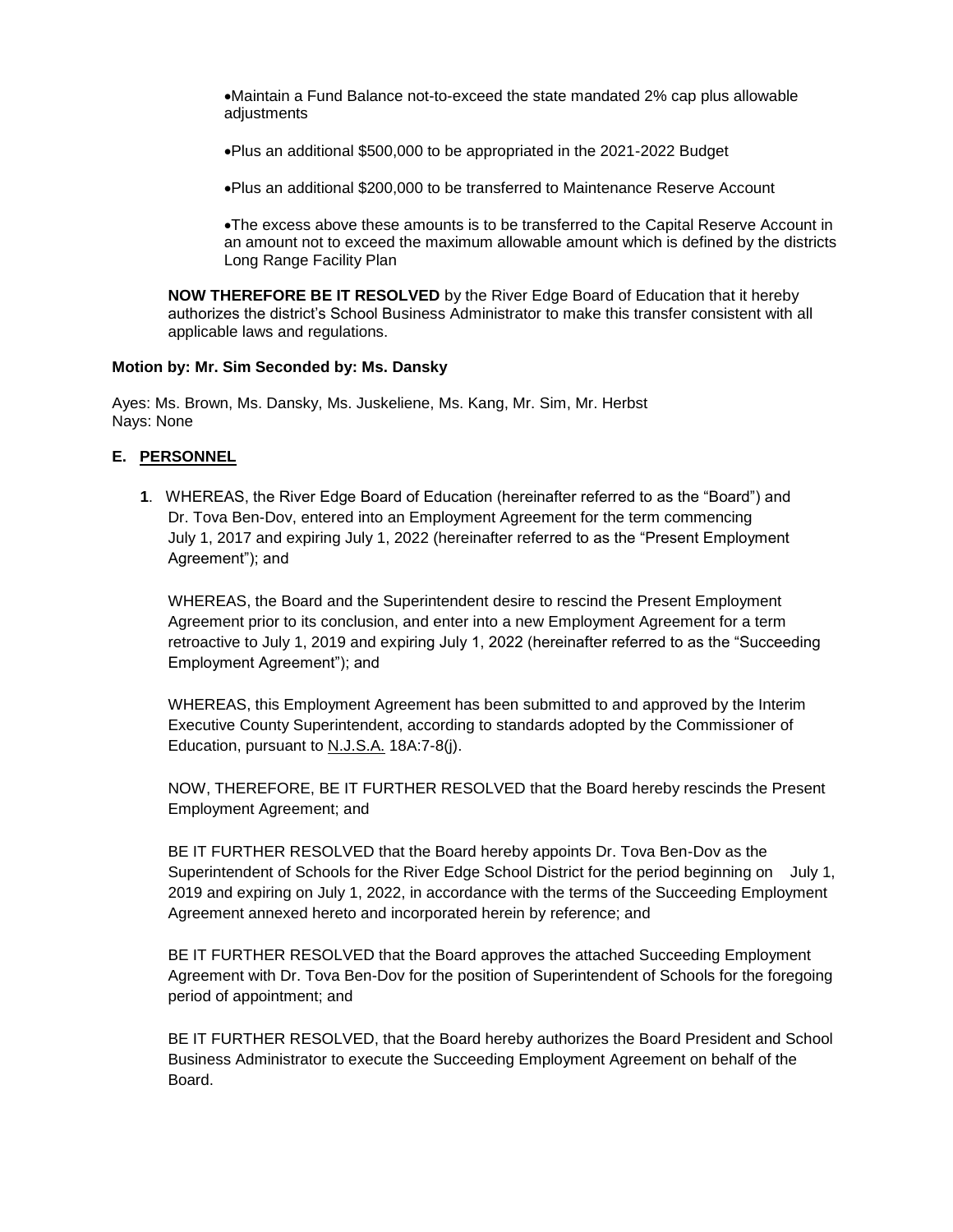**2**. BE IT RESOLVED that the River Edge Board of Education (hereinafter referred to as the "Board") appoints Louise Napolitano as the School Business Administrator/Board Secretary for the River Edge School District for the period beginning on or about July 1, 2020 and ending on June 30, 2021.

BE IT FURTHER RESOLVED that this Employment Agreement has been submitted to and approved by the Executive County Superintendent, according to standards adopted by the Commissioner of Education, pursuant to N.J.S.A. 18A:7-8(j).

BE IT FURTHER RESOLVED that the Board approves the Employment Agreement with Louise Napolitano for the position of School Business Administrator/Board Secretary for the foregoing period of appointment, which Employment Agreement is attached to this Resolution and made a part hereof.

BE IT FURTHER RESOLVED that the Board hereby authorizes the Board President and the Superintendent to execute, on behalf of the Board, the Employment Agreement by and between the Board and Louise Napolitano.

**3**. WHEREAS**,** the River Edge Board of Education (hereinafter referred to as the "Board") and the River Edge Education Association (hereinafter referred to as "REEA") have negotiated a successor collective negotiations agreement (hereinafter referred to as the "CNA") for the 2020- 2021, 2021-2022, and 2022-2023 school years; and

WHEREAS, the REEA has, by a majority vote of its membership, ratified the CNA.

NOW, THEREFORE, BE IT RESOLVED that the Board hereby ratifies and approves of the terms of the CNA for the 2020-2021, 2021-2022, and 2022-2023 school years, which is attached to this Resolution and made a part hereof; and

BE IT FURTHER RESOLVED that the Board hereby authorizes the Board President and the Business Administrator/Board Secretary to execute, on behalf of the Board, the CNA by and between the Board and the REEA.

**4**. That the Board of Education approve the following staff members for Summer Curriculum work at a rate of \$50.00 per hour.

| <b>HRS</b> |
|------------|
| 6          |
| 6          |
| 6          |
| 6          |
| 6          |
| 6          |
|            |

- **5**. That the Board of Education approve the Job Description for the School Mental Health Clinician. (Addendum)
- **6**. That the Board of Education accept, with regret, the resignation of Andrea Flower, Resource Room Teacher, effective June 30, 2020.
- **7**. That the Board of Education accept, with regret, the resignation of Laura Moynihan, Bus Driver, effective June 30, 2020.

#### **Motion by: Ms. Kang Seconded by: Ms. Brown**

Ayes: Ms. Brown, Ms. Dansky, Ms. Juskeliene, Ms. Kang, Mr. Sim, Mr. Herbst Nays: None